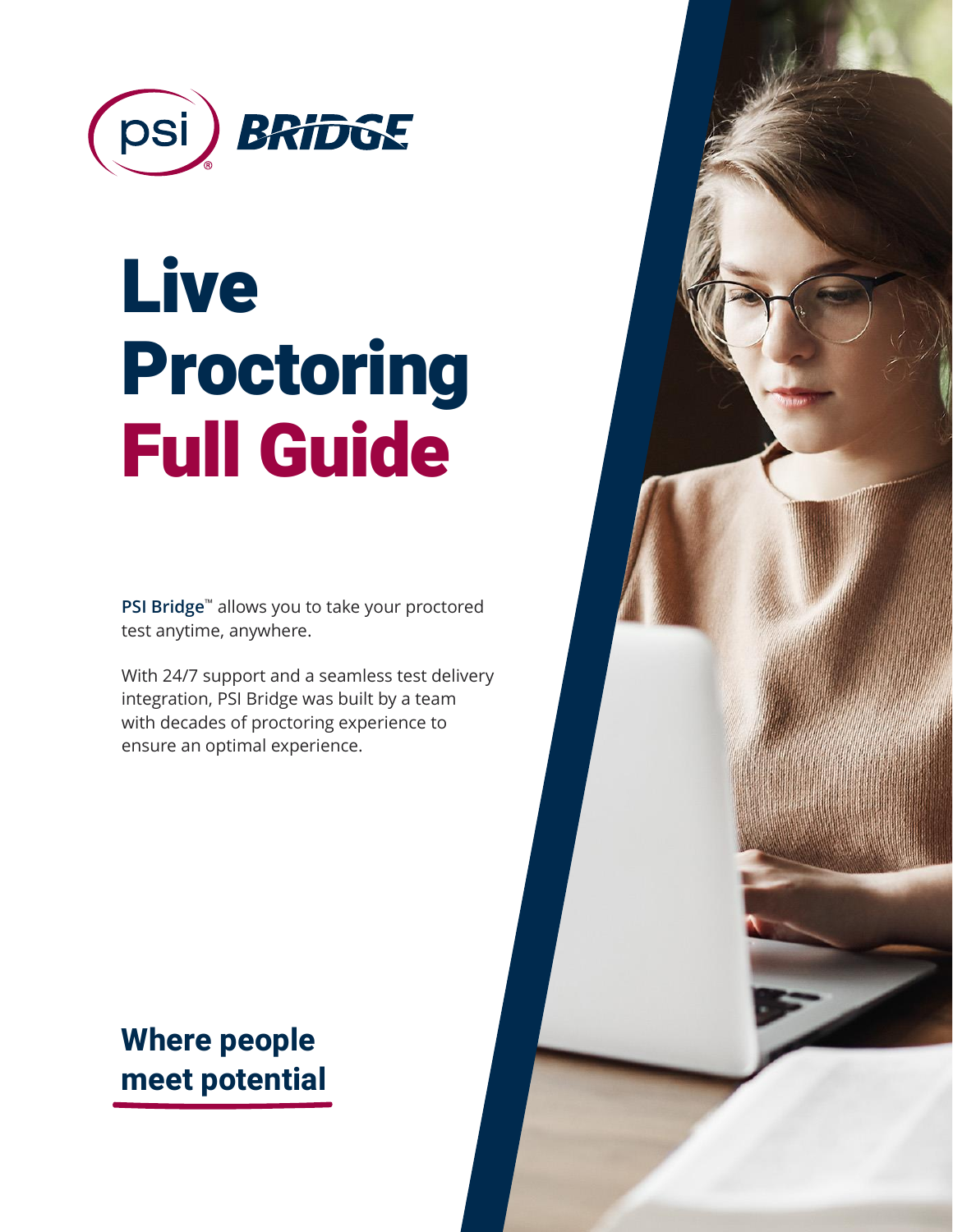# **Before Your Test**

- Book your test using the link provided by your organization
- Have your photo identification ready (note: military ID's and credit cards are not allowed)
- Make sure you comply with the test rules provided by your organization
- Review video walk-through of the testing experience

# **Accessing Your Test**

# **1. Launch your test via the link provided by your organization or as part of your booking confirmation email**

*Your launch link will be activated up to 15 minutes before your assigned appointment time. If you do not have this link, please contact your organization.*



# **2. Confirm Test Launch**



## **3. Install/Download Secure Browser**

*First time users will be prompted to Install Secure Browser while returning test-takers will Launch Test*.

| PSI Secure Browser is Required to Take This Exam                                                                                                                         |  |  |  |  |  |  |
|--------------------------------------------------------------------------------------------------------------------------------------------------------------------------|--|--|--|--|--|--|
| The PSI Secure Browser is a web browser created to quarantee a securely proctored exam over a virtual connection. This online exam is taken using PSI<br>Secure Browser. |  |  |  |  |  |  |
| <b>Next Steps</b>                                                                                                                                                        |  |  |  |  |  |  |
| . Download the Secure Browser by clicking the button below.<br>. Run the Secure Browser Installer File.<br>- Launch your Exam.                                           |  |  |  |  |  |  |
| Install Secure Browser/Launch Exam<br>$\bigcirc$<br>$\circ$                                                                                                              |  |  |  |  |  |  |
| Troubleshooting                                                                                                                                                          |  |  |  |  |  |  |
| If the application becomes unresponsive at any point during the check-in process or during the exam:                                                                     |  |  |  |  |  |  |

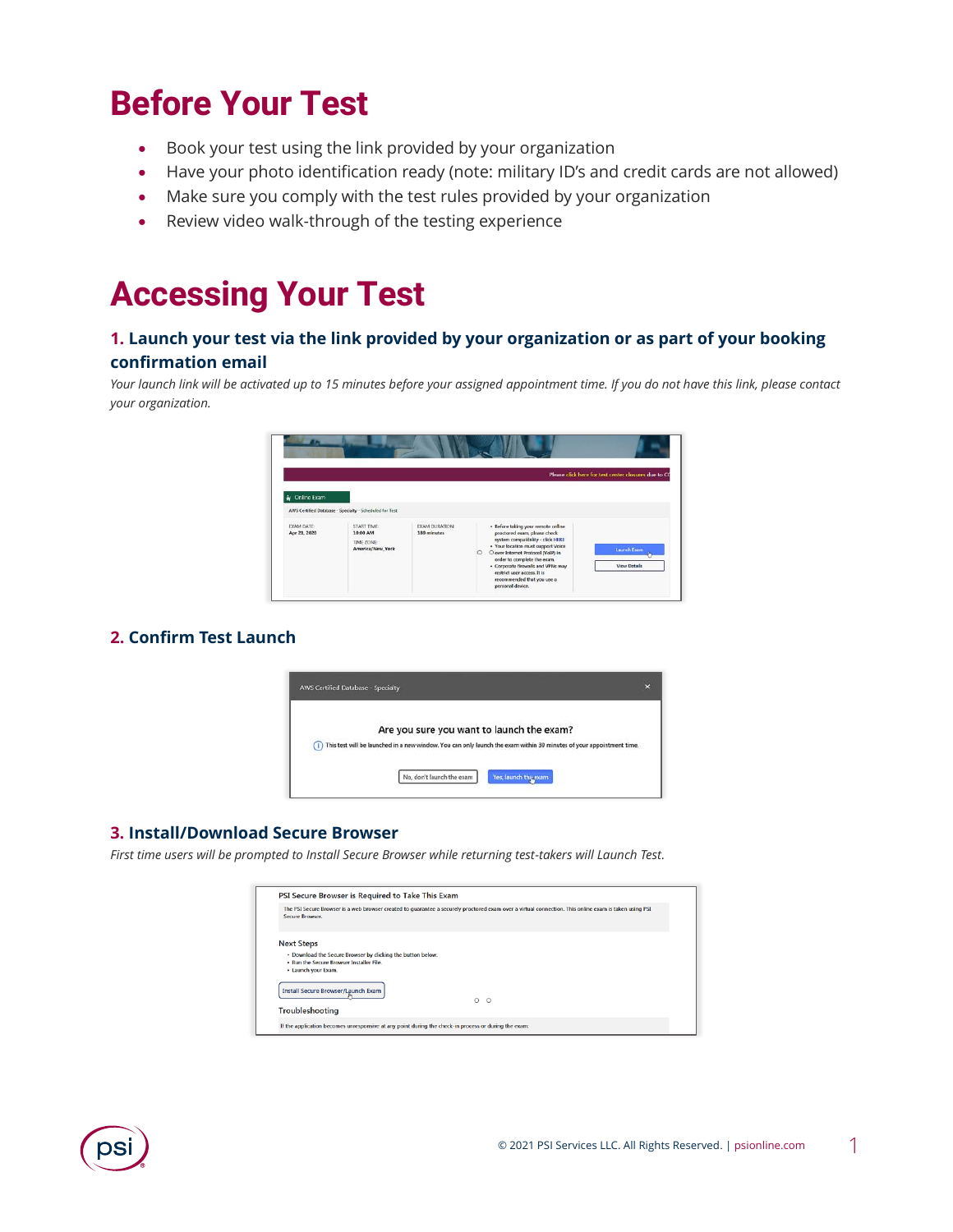## **4. Save and run your download**

| What do you want to do with PSI-SecureBrowsexe (79.1 MB)?<br>From: software.rpexams.com |  | Cance |  |
|-----------------------------------------------------------------------------------------|--|-------|--|
|                                                                                         |  |       |  |

## **5. Accept the License Agreement**



#### **6. Select the appropriate camera and microphone**

*This prompt may not appear if you have only one camera and one microphone.*

| psi) <b>BRIDGE</b><br><b>Please Select Camera and Microphone</b> |            |            |  |  |  |
|------------------------------------------------------------------|------------|------------|--|--|--|
| Cameras                                                          |            |            |  |  |  |
| Camera Description                                               | Select One |            |  |  |  |
| Integrated Camera (04f2:b681)                                    | ۰<br>b     |            |  |  |  |
| Integrated IR Camera (04f2:b681)                                 |            |            |  |  |  |
|                                                                  |            |            |  |  |  |
| <b>Microphones</b>                                               |            |            |  |  |  |
| Microphone Description                                           |            | Select One |  |  |  |
| Microphone Array (Realtek(R) Audio)                              |            | ۰          |  |  |  |
| <b>CONTINUE</b><br>QUIT                                          |            |            |  |  |  |
|                                                                  |            |            |  |  |  |

#### **7. A bandwidth check will run in the background**

*If you do not have sufficient bandwidth, you will receive the below message. You can try using a different computer, taking the test in a different location, restarting your network, or making sure others are not using excessive bandwidth on your connection.*



#### **8. Test your microphone by speaking out loud**



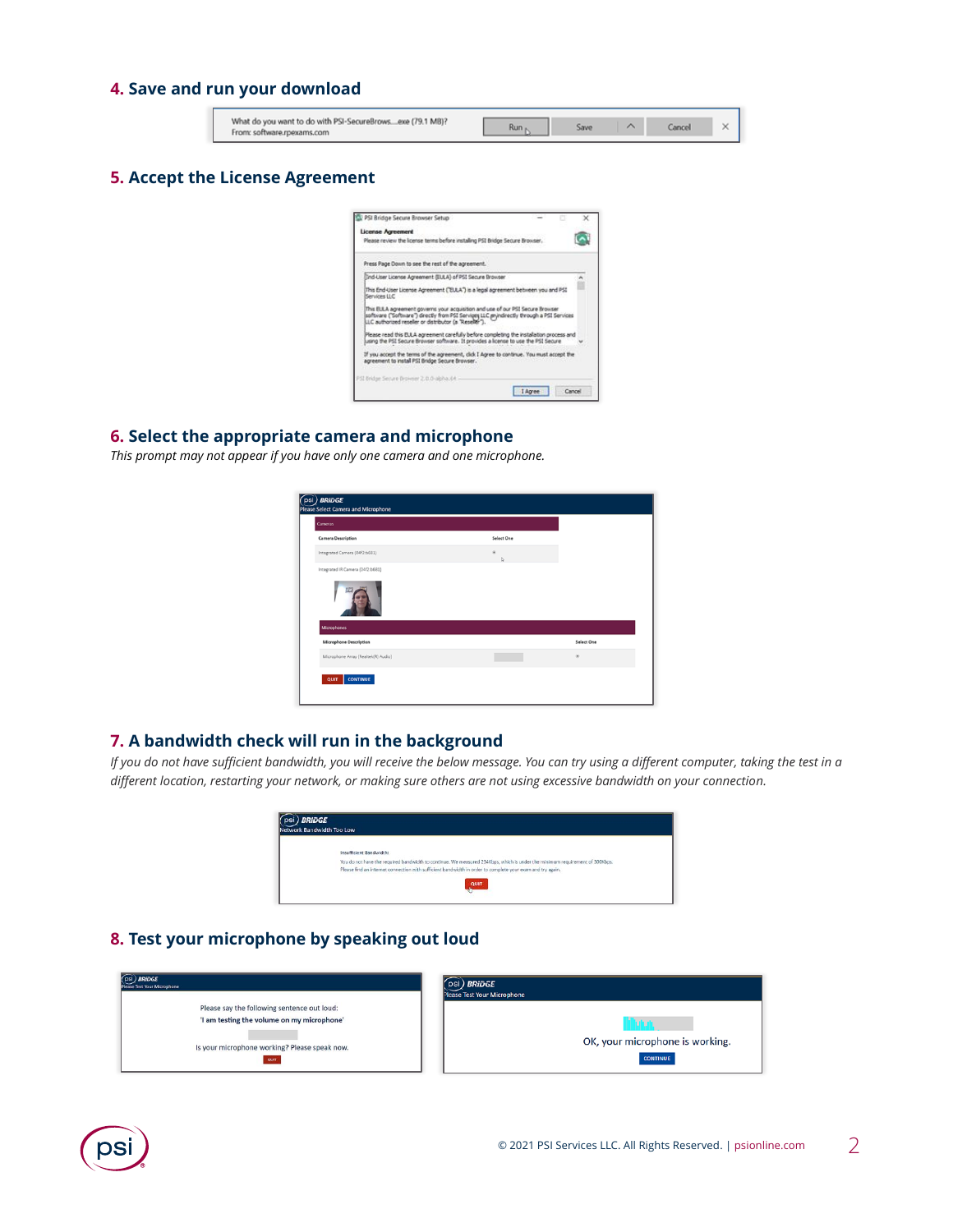# **9. A Security Check will prompt you to close any prohibited processes you currently have running according to your test rules**

*You can close the programs immediately with the "Terminate This Application" or close them manually before rechecking.*

|                                                                                                                                                                                            |                                                                                         | $(\mathsf{psi})$ BRIDGE                                                      |                       |                                                                                                                                                                                                                                                             |
|--------------------------------------------------------------------------------------------------------------------------------------------------------------------------------------------|-----------------------------------------------------------------------------------------|------------------------------------------------------------------------------|-----------------------|-------------------------------------------------------------------------------------------------------------------------------------------------------------------------------------------------------------------------------------------------------------|
| (psi) BRIDGE<br><b>Security Check</b><br>To take the exam, your system must meet certain security requirements. Please<br>complete the necessary actions below and press NEXT to continue. |                                                                                         |                                                                              | <b>Security Check</b> |                                                                                                                                                                                                                                                             |
|                                                                                                                                                                                            |                                                                                         | <b>System Requirements</b>                                                   |                       |                                                                                                                                                                                                                                                             |
| <b>Status</b>                                                                                                                                                                              |                                                                                         | Requirement                                                                  | <b>Status</b>         | <b>Action Required</b>                                                                                                                                                                                                                                      |
| $\bullet$<br>pass.                                                                                                                                                                         | 00                                                                                      |                                                                              | (V<br>0355            | Number of Monitors Detected: 1. No action required                                                                                                                                                                                                          |
| $\circ$<br>fail                                                                                                                                                                            | Please close the following prohibited applications: Notepad TTERMINATE THIS APPLICATION |                                                                              | ω<br>pass             | None                                                                                                                                                                                                                                                        |
|                                                                                                                                                                                            |                                                                                         | QUIT NEXT                                                                    |                       |                                                                                                                                                                                                                                                             |
|                                                                                                                                                                                            |                                                                                         | <b>Action Required</b><br>Number of Monitors Detected: 1. No action required |                       | To take the exam, your system must meet certain security requirements. Please<br>complete the necessary actions below and press NEXT to continue.<br>Number of allowed monitors during session: 3<br>No prohibited applications or processes during session |

## **10. Agree the Candidate Privacy Agreement**

|                    | Candidate Privacy Agreement                                                                                                                                                                                                                                                                                                                                                                                                           |
|--------------------|---------------------------------------------------------------------------------------------------------------------------------------------------------------------------------------------------------------------------------------------------------------------------------------------------------------------------------------------------------------------------------------------------------------------------------------|
|                    | PSI's online proctoring platform would like to access your computer's camera, microphone, and browser. By cloting AGREE below, you agree to be monitored by a live proctor or machine during the antire examination<br>experience. This is necessary in order to uphold the integrity of the remote proctoring process. At the conclusion of your exam, exiting via the 'End Proctoring Session' will complete the recording process. |
|                    | The information recorded will not be sold but may be made available, upon request, to your institution, university, college, school, organization, or as required by law.                                                                                                                                                                                                                                                             |
|                    | Please follow your examination rules to avoid possible sanctions.                                                                                                                                                                                                                                                                                                                                                                     |
| <b>CANCEL EXAM</b> | AGREE                                                                                                                                                                                                                                                                                                                                                                                                                                 |

## **11. Accept your organization's Admission Rules**

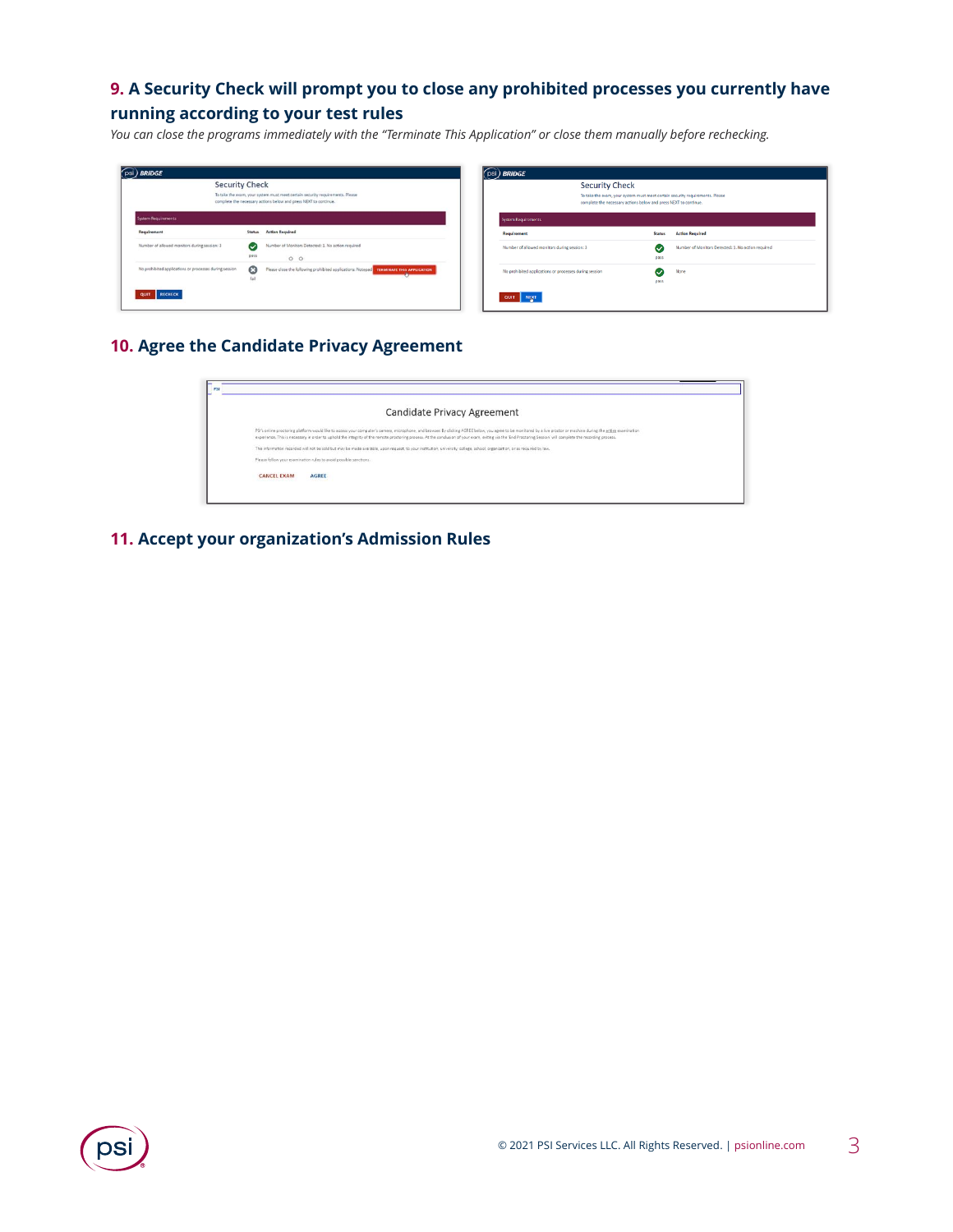# **Authenticating Your Identity**

# **12. Take a picture of your Photo ID**

*Make sure your picture is visible and the name on the ID is readable. If the picture is unclear, you are able to retake the photo.*



## **13. Scan your Room and Workspace**

*Move your webcam to show your desk area, floor, and the walls around you. You will need to re-watch your scan in full to continue.*



## **14. Take a Selfie**

*Make sure your picture is visible, if the picture is unclear, you are able to retake the photo.*